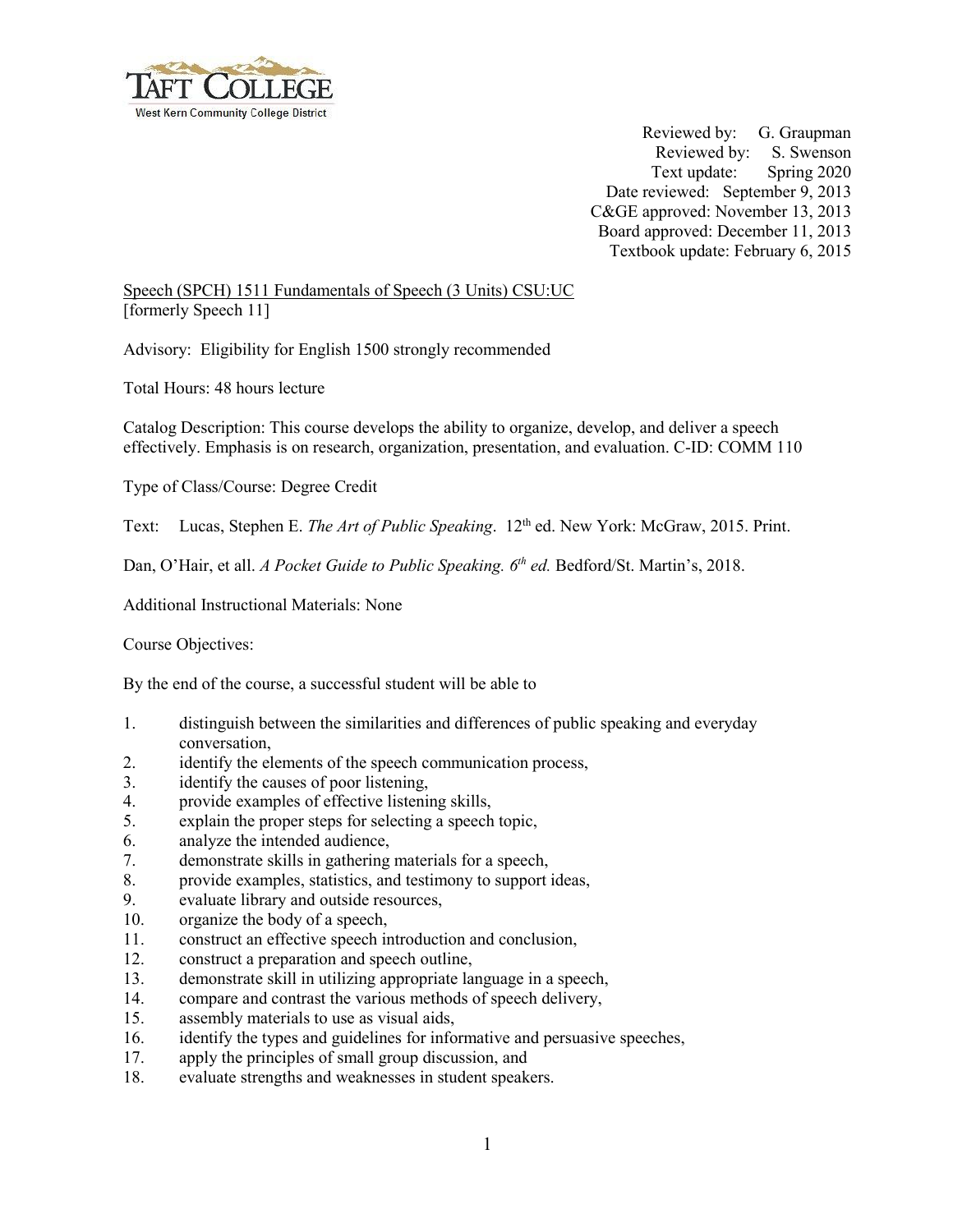

West Kern Community College District

Course Scope, Content, and Student Learning Outcomes

| Unit I   | Speaking and Listening                       |                                                                                                                  |
|----------|----------------------------------------------|------------------------------------------------------------------------------------------------------------------|
|          | $A_{-}$<br><b>B</b> .<br>$C_{\cdot}$         | Speaking in Public<br>Ethics and Public Speaking<br>Listening                                                    |
| Unit II  | <b>Speech Preparation: Getting Started</b>   |                                                                                                                  |
|          | А.<br><b>B.</b><br>$C_{\cdot}$<br>D.         | Selecting a Topic and Purpose<br>Analyzing the Audience<br><b>Gathering Materials</b><br><b>Supporting Ideas</b> |
| Unit III | Speech Preparation: Organizing and Outlining |                                                                                                                  |
|          | A.<br><b>B</b> .<br>C.                       | Organizing the Body of the Speech<br>Beginning and Ending the Speech<br>Outlining the Speech                     |
| Unit IV  | Presenting the Speech                        |                                                                                                                  |
|          | A.<br><b>B</b> .<br>$C_{\cdot}$              | <b>Using Language</b><br>Delivery<br><b>Using Visual Aids</b>                                                    |
| Unit V   | Varieties of Public Speaking                 |                                                                                                                  |
|          | A.<br>В.                                     | Speaking to Inform<br>Speaking to Persuade                                                                       |

- C. Methods of Persuasion
- D. Speaking on Special Occasions
- E. Speaking in Small Groups

Learning Activities Required Outside of Class:

The students in this class will spend a minimum of 6 hours per week outside of the regular class time doing the following:

- 1. Studying
- 2. Answering questions<br>3. Skill practice
- Skill practice
- 4. Completing required reading
- 5. Written work<br>6. Observation of
- Observation of or participation in an activity related to course content

Methods of Instruction:

1. Lectures